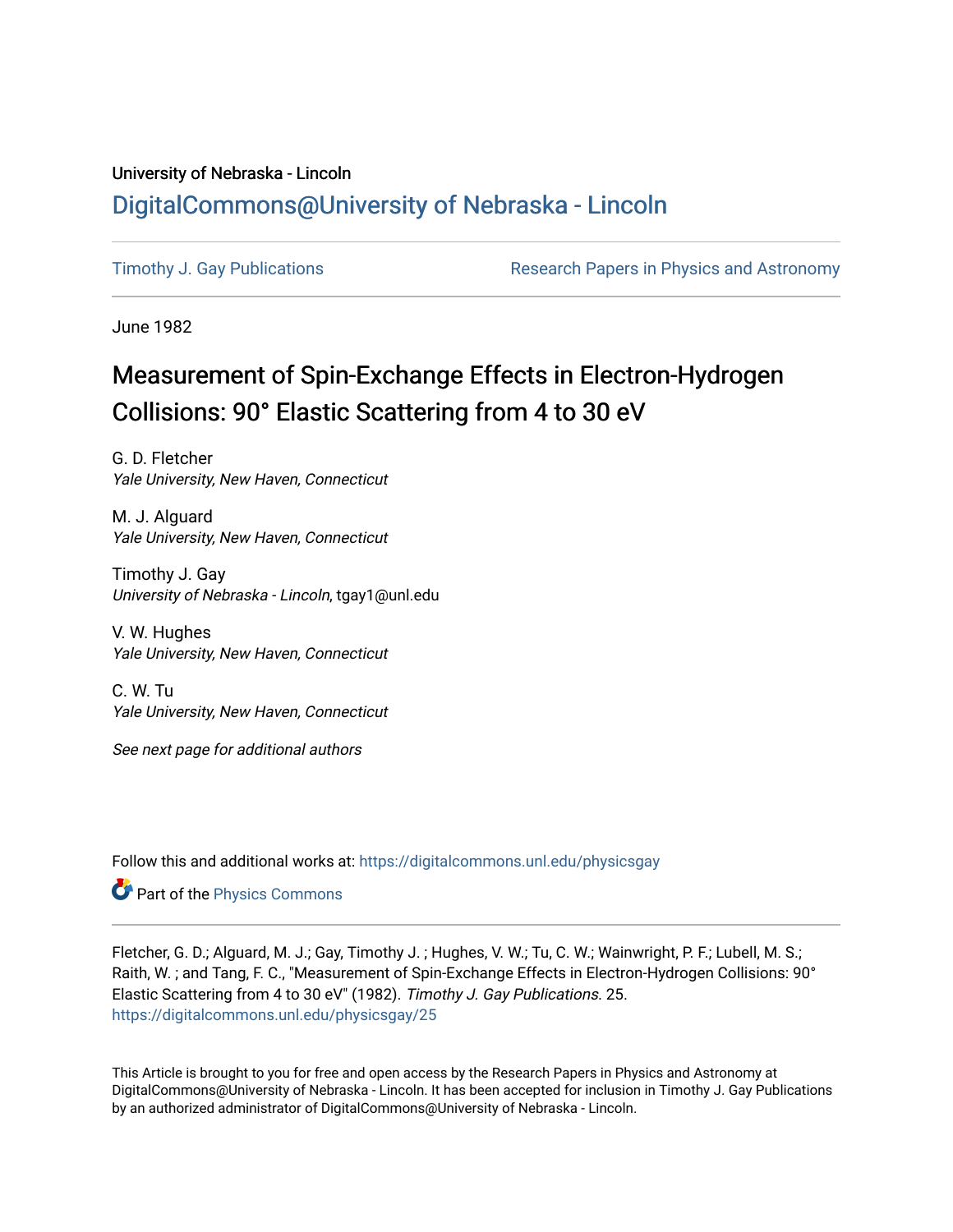## Authors

G. D. Fletcher, M. J. Alguard, Timothy J. Gay, V. W. Hughes, C. W. Tu, P. F. Wainwright, M. S. Lubell, W. Raith, and F. C. Tang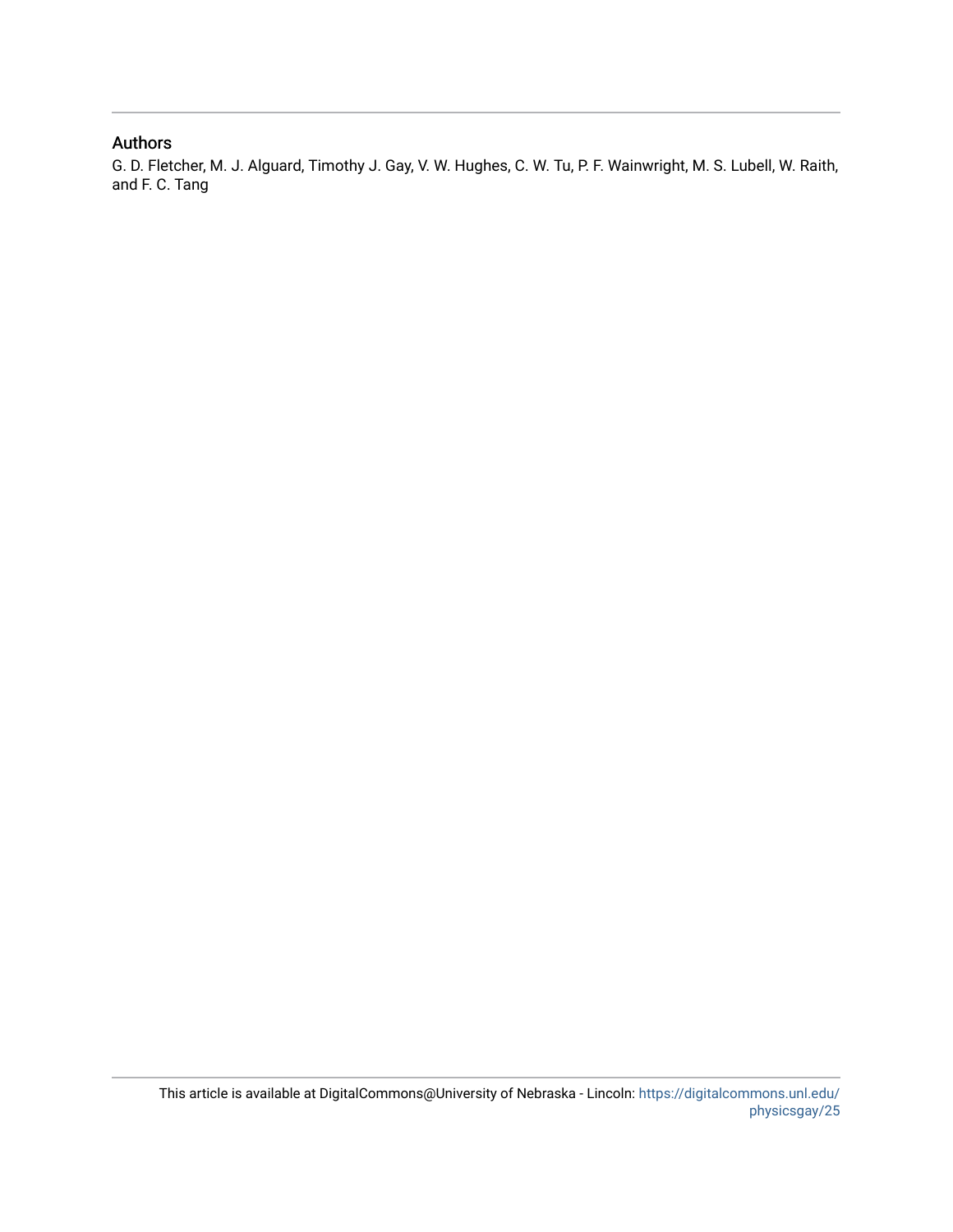## Measurement of Spin-Exchange Effects in Electron-Hydrogen Collisions: 90° Elastic Scattering from 4 to 30 eV

G. D. Fletcher, M. J. Alguard<sup>\*</sup>, T. J. Gay, V. W. Hughes, C. W. Tu  $^{\dagger}$ , and P. F. Wainwright<sup>‡</sup> *J. W. Gibbs Laboratory, Yale University, New Haven, Connecticut 06520* 

M. S. Lubell

*J. W. Gibbs Laboratory, Yale University, New Haven, Connecticut 06520, and Physics Department, The City College of the City University of New York, New York, New York 10031* 

W. Raith

*J. W. Gibbs Laboratory, Yale University, New Haven, Connecticut 06520, and The University of Bielefeld, Bielefeld, Federal Republic of Germany* 

## F. C. Tang

*Physics Department, The City College of the City University of New York, New York, New York 10031* 

Received 19 April 1982

With use of a Fano-effect polarized electron source and a state-selected thermally dissociated hydrogen beam, the interference between the direct and the exchange scattering amplitudes was measured for 90° elastic scattering of electrons from atomic hydrogen for energies between 4 and 30 eV.

©1982 The American Physical Society

URL: http://link.aps.org/abstract/PRL/v48/p1671

DOI: 10.1103/PhysRevLett.48.1671

 $PACS \cdot 34.80$  Bm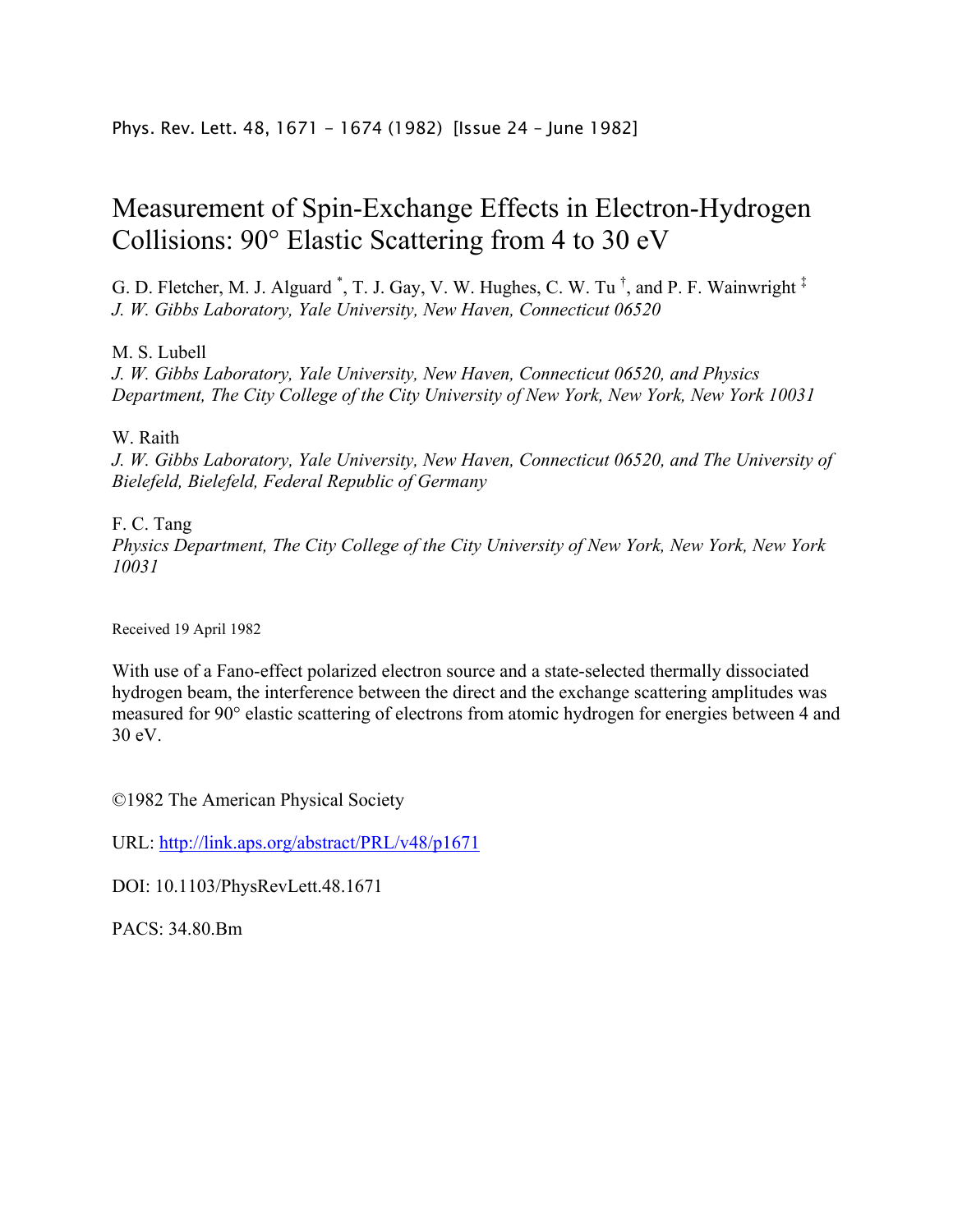### **Measurement of Spin-Exchange Effects in Electron-Hydrogen Collisions: 90" Elastic Scattering from 4 to 30 eV**

 $G.$  D. Fletcher, M. J. Alguard,<sup>(a)</sup> T. J. Gay, V. W. Hughes, C. W. Tu, $^{(b)}$  and P. F. Wainwright  $^{(c)}$ 

*J. W. Gibbs Laboratory, Yale Liniziersity, New Haven, Connecticut 06520* 

### and

M. S. Lube11

*J. W. Gibbs Laboratory, Yale LTniversity, New Iiaven, Connecticut 06520, and Physics Department, The City College of the City University of New York, New York, New York 10031* 

and

#### W. Raith

*J. W. Gibbs Laboratory, Yale University, New Haven, Connecticut 06.520, and The Lrniversity of Bielefeld, Bielefeld, Federal Republic of Germany* 

and

#### F. C. Tang

*Physics Department, The City College of the City University of New York, New York, New York 10031*  (Received 19 April 1982)

With use of a Fano-effect polarized electron source and a state-selected thermally dissociated hydrogen beam, the interference between the direct and the exchange scattering amplitudes was measured for 90" elastic scattering of electrons from atomic hydrogen for energies between 4 and 30 eV.

PACS numbers: 34.80.Bm

Earlier papers<sup>1</sup> discussed the application of crossed beams of polarized electrons and atoms to the study of spin-exchange effects in impact ionization of atomic hydrogen. This Letter reports the measurement of spin-exchange effects in 90" elastic scattering of electrons by hydrogen atoms from 4 to 30 eV. The basic quantity which we determine is the asymmetry  $A_{.90^\circ}(1S \rightarrow 1S)$  defined by

$$
A_{90} \circ (1S - 1S) = (d\sigma_{11} - d\sigma_{11})/(d_{11} + d\sigma_{11}), \tag{1}
$$

where  $d\sigma_{11}$  and  $d\sigma_{11}$  are the 90° elastic differential scattering cross sections for incident-electron and hydrogen-electron spins antiparallel ( $\leftrightarrow$ ) and parallel  $(4)$ . In terms of the direct and exchange  $90^\circ$ -elastic-scattering amplitudes,  $f(90^\circ)$ and  $g(90^{\circ})$ , respectively,  $A_{\text{g0}}(1S - 1S)$  can be expressed  $as^{1,2}$ 

$$
A_{90} (1S \to 1S) = (1 - r)/(1 + 3r) = \text{Re}(f * g) / d\overline{\sigma}, \quad (2)
$$

where  $r = |f - g|^2/|f + g|^2$  is the triplet-to-singlet cross-section ratio and  $d\bar{\sigma}$  is the spin-averaged differential cross section given by the weighted sum of the singlet and triplet cross sections, or

$$
d\overline{\sigma} = \frac{1}{4} |f + g|^{2} + \frac{3}{4} |f - g|^{2}. \tag{3}
$$

Theoretically, electron- hydrogen elastic scattering is the simplest and most fundamental of all electron-atom collision problems. Nonetheless, it cannot be solved in closed form. Below the  $n = 2$  excitation threshold  $(10.2 \text{ eV})$ , the detailed Kohn variational computations of  $s -$ ,  $p -$ , and  $d$ -wave phase shifts<sup>3</sup> are generally regarded as accurate to at least 1 mrad. In addition, polarized orbital<sup>4</sup> and close-coupling<sup>5</sup> truncated expansion of the wave function have been successful in reproducing not only the broad features of the cross section but in many cases the narrow features of the resonances as well. Thus, agreement between measured and calculated values of  $A_{\text{one}}(1S \rightarrow 1S)$  below 10.2 eV must be viewed not only as a confirmation of theory but also as a vital check of the experimental method.

Above the  $n = 2$  threshold, however, calculations become increasingly difficult, reflecting the necessary inclusion of additional states (often synthesized pseudostates) in the wave-function expansion<sup>6,7</sup> and the use of  $R$ -matrix techniques.<sup>8</sup> These calculations, as well as those such as Glauber, Feddeev-Watson, second-order potential, eikonal, and eikonal-Born calculations.<sup>9,10</sup> which are essentially high-energy approximations,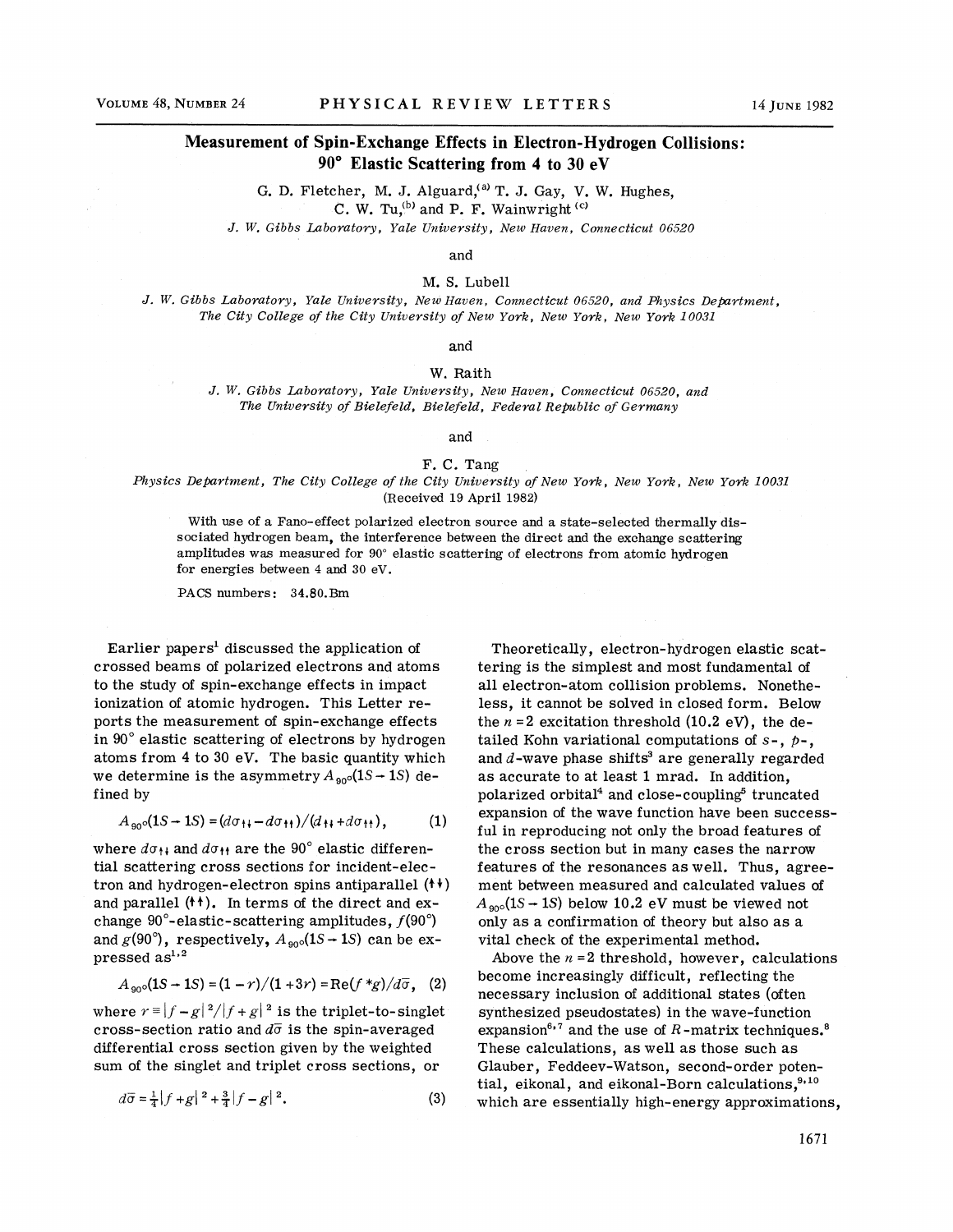must be regarded as having questionable validity in the intermediate energy region  $(10-100 \text{ eV})$ . Although many of the calculated values of the spinaveraged cross sections in this region are in good agreement with the measured values, $^{11,12}$ such agreement does not guarantee that calculated values of the scattering amplitudes f and g are correct, as has been clearly demonstrated in the case of impact ionization.' Comparisons of theoretical and experimental values of polarizationdependent asymmetries are generally required for detailed tests of the various approximation methods.13

The experimental method which we used to determine  $A_{\text{90}^\circ}(1S \rightarrow 1S)$  is essentially the same as that used for determining  $A_{\text{tot}}(1S \rightarrow \epsilon l)$ , the total cross-section asymmetry for impact ionization, described previously.' In brief, longitudinally polarized electrons are produced in a Fano-effect polarized electron source, in which circularly polarized uv light photoionizes an unpolarized Cs atomic beam. The helicity of the extracted electron beam is the same as the helicity of the incident light. Thus the electron polarization can be reversed by a 90" rotation of either a linear polarizer or a quarter-wave retardation plate, with the electron optics remaining unchanged.

As shown in Fig. 1 the electrons are transported at 1 keV into either the interaction branch or the Mott polarimeter branch. In the interaction branch the electrons are decelerated to the desired energy, the absolute scale being determined by the onset of ionization at 13.6 eV. Following the intersection with the hydrogen beam, the unscattered electrons are reaccelerated to 1 keV into a Faraday cup, and the total current is digitized by an electrometer and a voltage-tofrequency converter (VFC). Electrons elastically scattered at  $90^\circ$  are detected by an electron multi-



FIG. 1. Schematic diagram of experiment.

plier preceded by a filter lens which prevents inelastically scattered electrons from reaching the multiplier. The polar angle acceptance of the detection optics is 24".

The atomic hydrogen beam is produced by effusion from a tungsten tube which is resistively heated to 2800 K to thermally dissociate the molecular gas. After collimation, the atomic  $M<sub>J</sub> = + \frac{1}{2}$  states of the partially dissociated beam are selected at high field in a permanent sextupole magnet and transported to the interaction region, with the atomic spins being adiabatically rotated either parallel or antiparallel to the electron beam, depending upon the orientation of a  $\sim$  100 mG magnetic field in the interaction region. Appropriate shaping of the magnetic fields precludes Majorana depolarization.'

Before entering the interaction chamber, the hydrogen beam is modulated by a 100-Hz tuningfork beam chopper to permit real-time background subtraction. After leaving the chamber, the beam passes through a quadrupole mass analyzer (QMA) which monitors the relative amounts of atomic and molecular hydrogen. For incident electron energies above 13.6 eV, the ionization signal is monitored by a multiplier located along the hydrogen beam line downstream from the interaction region. The various experimental operating parameters are summarized in Table I.

Data acquisition is controlled by a PDP-15 computer. The digitized Faraday-cup output from the VFC is counted in a preset scaler which halts data taking after a preset charge has entered the cup. The electron events accumulated during the data interval are totaled on a pair of blind scalers corresponding to the 4-msec beam-on and 2-msec beam-off portions of each 10-msec hydrogenbeam chopper cycle. The H and  $H<sub>2</sub>$  quadrupole signals are similarly totaled as is the hydrogenion signal for incident electron energies above 13.6 eV. Also recorded for each data interval are the accumulated charge in the Faraday cup and the elapsed time of the interval. At the completion of the interval, the computer reads and clears the blind scalers, advances the quarter-wave plate by 90°, and reinitiates data accumulation. After  $\sim$  40 revolutions of the quarter-wave plate the run is halted. Normally, a complete measurement at a given energy comprises sixteen runs corresponding to two revolutions of the linear polarizer in 90" steps for each of the two directions of the magnetic field in the interaction region.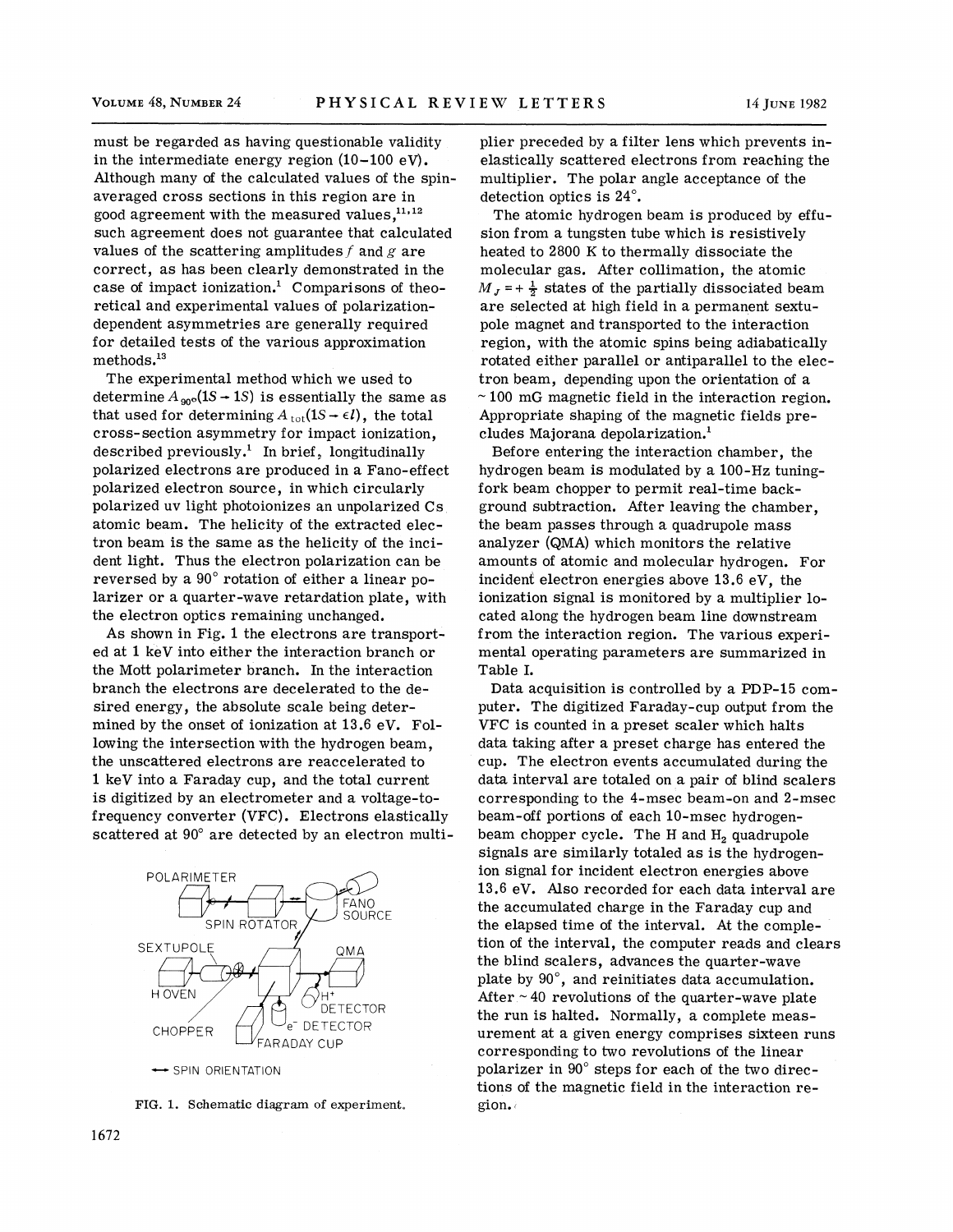| Electron beam:                               |                              |
|----------------------------------------------|------------------------------|
| Intensity                                    |                              |
| at source exit                               | 10 nA $(ay)$                 |
| at interaction region                        | $2$ nA $(av)$                |
| Polarization, $P_e^a$                        | $0.62 - 0.75$ ( $\pm 5\%)$   |
| Energy spread (FWHM)                         | 3.0 eV                       |
| Emittance at 1 keV                           | 20 mrad cm                   |
| Hydrogen beam:                               |                              |
| Density at interaction region                | $\sim 10^9 \text{ cm}^{-3}$  |
| Polarization, $P_{H}$ , $^{\circ}$           |                              |
| at high field                                | $0.99 (+ 1\%)$               |
| at low field                                 | $0.50~(\pm 4\%)$             |
| Fraction of events, $1-F_2$ ,                |                              |
| attributed to atoms <sup>c</sup>             | $0.80 - 0.95$ ( $\pm 2\%)$ ) |
| Collinearity factor, $cos\alpha$             | $0.985 (+1.5%)$              |
| Background gas pressure                      | $10^{-9}$ Torr               |
| Detection solid angle:                       |                              |
| Electrons                                    | $0.14$ sr                    |
| Ions                                         | $4\pi$ sr                    |
| Counting rates $(16.9 \text{ eV})$ :         |                              |
| Electrons                                    | $2.2 s^{-1}$                 |
| Ions                                         | $29 s^{-1}$                  |
| Signal-to-noise ratios $(16.9 \text{ eV})$ : |                              |
| Electrons                                    | 1.3                          |
| Ions                                         | 7.0                          |
|                                              |                              |

TABLE I. Experimental operating parameters.

<sup>a</sup>Monitored periodically.

<sup>b</sup>Calculated, including hyperfine depolarization.

<sup>c</sup>Monitored continuously.

The real experimental asymmetry in the elastic electron signal,  $\Delta_R$ , for each run is defined as

$$
\Delta_R = (N_+ - N_- - B_+ + B_-)/(N_+ + N_- - B_+ - B_-), \quad (4)
$$

where  $N_{+}$   $(B_{+})$  is the sum of the beam-on (-off) electron events for quarter-wave-plate positions 0 and **2** corresponding to 0" and 180°, respectively, and  $N_{-}$   $(B_{-})$  is the sum of the beam-on  $(-off)$ electron events for the quarter-wave-plate positions 1 and 3 corresponding to  $90^\circ$  and  $270^\circ$ , respectively. In addition to the real asymmetry, two false asymmetries,  $\Delta_{F_1}$  and  $\Delta_{F_2}$ , can be constructed from quarter-wave-plate combinations  $0 + 1 - 2 - 3$  and  $0 + 3 - 1 - 2$ , respectively, as tests of systematic errors. For both the real and false asymmetries, the values of  $\Delta$  measured for each run are combined according to their statistical weights to give the final value for a given energy. The value of  $\Delta_R$  so obtained is related to  $A_{90}$ (1S – 1S) according to

$$
\Delta_R = P_e P_H |\cos\alpha| (1 - F_2) A_{90} (1S - 1S),
$$
 (5)

where  $P_e$  and  $P_H$  are, respectively, the electron and atom polarizations,  $cos\alpha$  describes the collinearity of the  $\sim$  100 mG magnetic field with the

|                                         | TABLE II. Results of data analysis. Uncertainties    |  |  |  |  |
|-----------------------------------------|------------------------------------------------------|--|--|--|--|
|                                         | are one standard deviation; those for A include sys- |  |  |  |  |
| tematic as well as statistical effects. |                                                      |  |  |  |  |

| av)                     | <b>ENERGY</b><br><b>REAL</b> |                    | FALSE ASYMMETRIES |                |                       |                |  |
|-------------------------|------------------------------|--------------------|-------------------|----------------|-----------------------|----------------|--|
| 1v)<br>$0.75~(\pm 5\%)$ | ASYMMETRY<br>E               |                    | $^{\Delta}$ F1    | $^{\Delta}$ F2 | $x^2(0)/$ deg.freedom |                |  |
|                         | (eV)                         | $A_{90}$ (1S + 1S) | $(10^{-3})$       | $(10^{-3})$    | $^{\Delta}$ F1        | $^{\Delta}$ F2 |  |
| d cm                    |                              |                    |                   |                |                       |                |  |
| $\mathbf{3}$            | 4.1                          | $+0.003(46)$       | $+01(15)$         | $+11(15)$      | 10/16                 | 16/16          |  |
|                         | 6.0                          | $-0.151(38)$       | $+02(11)$         | $-14(11)$      | 13/18                 | 15/18          |  |
| E 1%)                   | 8.3                          | $-0.192(37)$       | $+01(05)$         | $+10(05)$      | 12/24                 | 37/24          |  |
| t 4%)                   | 10.0                         | $-0.237(52)$       | 00(05)            | $+02(05)$      | 70/38                 | 46/38          |  |
| $0.95 (+ 2\%)$          | 11.3                         | $-0.276(52)$       | $+01(13)$         | $-02(13)$      | 17/14                 | 14/14          |  |
| $\pm 1.5\%$             | 13.8                         | $-0.336(64)$       | $+24(16)$         | $-13(16)$      | 15/14                 | 17/14          |  |
| rr                      | 16.9                         | $-0.285(55)$       | $-08(13)$         | $+06(13)$      | 26/25                 | 19/25          |  |
|                         | 19.8                         | $-0.193(53)$       | $+14(14)$         | $-28(14)$      | 25/19                 | 15/19          |  |
|                         | 21.9                         | $-0.212(55)$       | $-10(16)$         | $+15(16)$      | 11/17                 | 8/17           |  |
|                         | 24.0                         | $-0.114(66)$       | $-24(18)$         | $+26(18)$      | 10/12                 | 11/12          |  |
|                         | 26.7                         | $-0.200(42)$       | $-26(12)$         | $+07(12)$      | 27/27                 | 23/27          |  |
|                         | 30.0                         | $-0.177(62)$       | $+18(19)$         | $+10(19)$      | 9/17                  | 17/17          |  |
|                         | ALL RUNS                     |                    | 00(03)            | $+04(03)$      | 245/241               | 238/241        |  |

electron beam, and  $F<sub>2</sub>$  is the fraction of events originating from molecules. As in the previous impact-ionization measurement, *F,* is determined from **H,** QMA signals and electron event rates obtained at a hydrogen oven temperature of  $\sim$  1400 K where the beam is essentially molecular in composition.

The value of  $P_e$  is monitored periodically by Mott scattering during the experiment.<sup>1</sup> For  $P_H$ a calculated value is used, based upon the known properties of the sextupole magnet, the geometry of the hydrogen beam, and the effective magnetic moment of the hydrogen atom as a function of magnetic field.14

Above an incident electron energy of 13.6 eV, a similar analysis is performed for the ionization asymmetry. These new ionization asymmetry measurements will be published elsewhere.

The results of our measurements of A are tabulated in Table I1 and are shown in the upper portion of Fig. **2** with a number of theoretical calculations. Also shown in Fig. 2 are measurements of the spin-averaged cross section,  $d\overline{\sigma}$ ,<sup>6,11,12</sup> Since the energy resolution of the polarized beam precludes the observation of any resonance structure in  $A$ , all resonance details have been omitted for  $d\bar{\sigma}$  as well as for  $A$ . As can be seen, although the measurements of  $d\bar{\sigma}$  agree well with most of